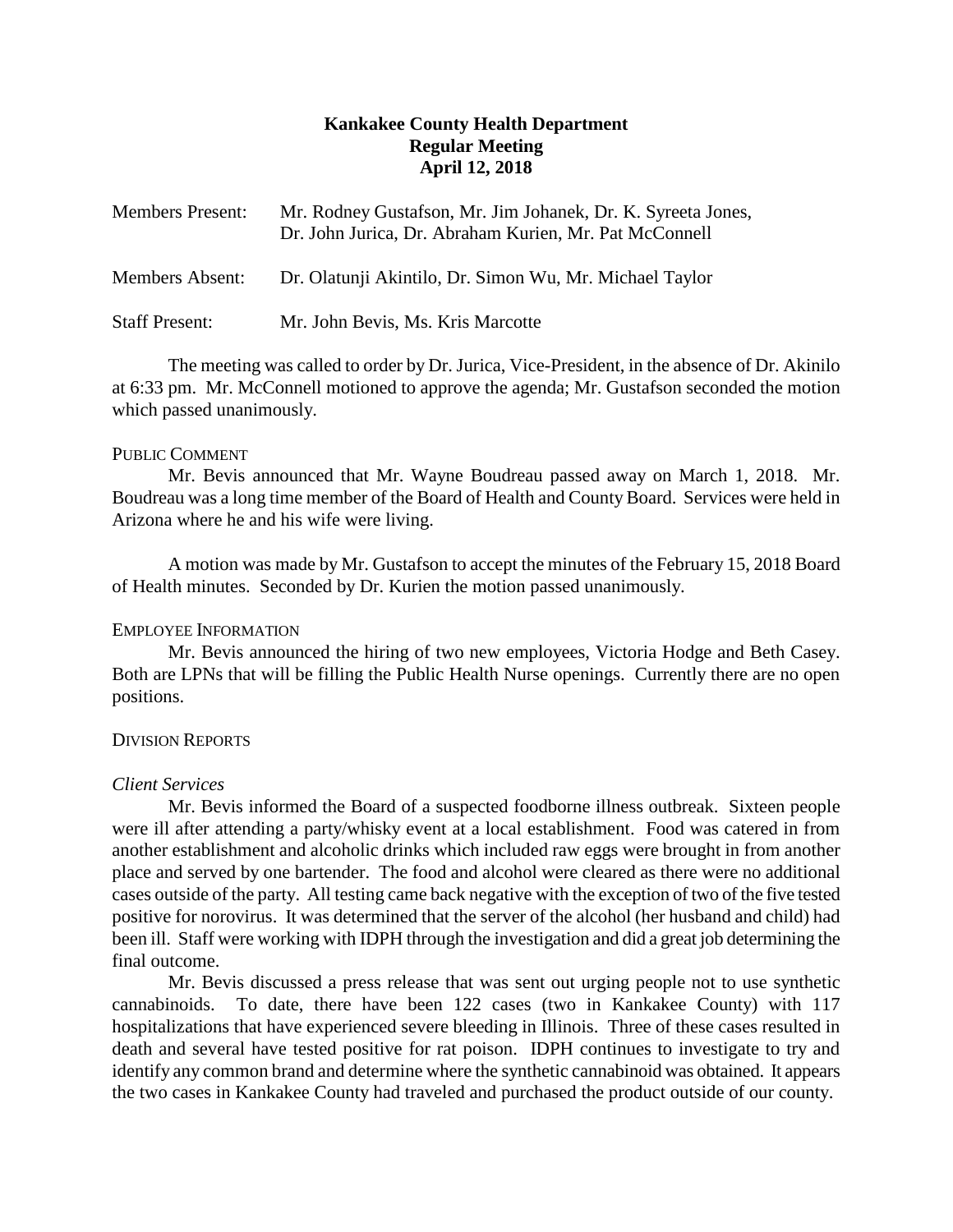# *Environmental Health*

None.

#### *Health Promotion/Community Outreach and Planning*

Mr. Bevis noted that the QI committee at KCHD continues to meet monthly and has chosen to work on a phone project.

The Community Themes and Strengths Assessment was completed as the last part of the MAPP cycle. Area leaders representing local agencies will be meeting to determine the top priorities to focus on improving within Kankakee County.

Ms. Lindsay Wilson, Health Promotion Coordinator, has been working with teens in 5-9<sup>th</sup> grade in Pembroke through a Heart Smart for Teens mini-grant. She will bring the program to the Bourbonnais Park District as well this summer.

#### ADMINISTRATIVE REPORTS

*Financial Status*

Mr. Bevis presented the February and March 2018 financial reports for approval. As usual for this time of year, expenses are on track but revenues are behind until property taxes are received. Mr. Gustafson made a motion to approve the financial reports. Dr. Kurien seconded the motion which passed unanimously.

#### OLD BUSINESS

None.

## NEW BUSINESS

Mr. Bevis presented an invoice to repair the concrete stoop outside of the Kan-Comm entrance on the East side of the building. The total amount was considerably cheaper than originally quoted (~\$10,000) because the entire stoop did not need to be removed/replaced. The base was still in good condition and only the stairs were removed/replaced. Mr. Johanek motioned to approve the repair completed by Piggush-Simoneau, Inc. in the amount of \$6,083.54. Ms. Jones seconded the motion which passed unanimously.

Mr. Bevis also presented an invoice from Glade to replace one of the HVAC units in KanComm in the amount of \$7,896. This unit provides air conditioning to their mechanical/equipment room and there was a concern that if not kept cool, there could be equipment damage/failure. The unit is approximately 16 years old and was cost prohibitive to repair. Mr. McConnell made a motion to approve invoice. Seconded by Mr. Johanek, the motion passed unanimously.

Mr. Bevis presented four new and one updated policies for the personnel manual which included, Breastfeeding, Nutritional Environment, Physical Activity at Work, Safety-Active Shooter, Tobacco-Free Worksite, and Dress Code, respectively. The personnel committee of the Board had reviewed these policies and recommends the approval of the full Board. Mr. McConnell made a motion to approve the new/updated policies. Mr. Johanek seconded the motion which was approved unanimously.

EXECUTIVE SESSION None.